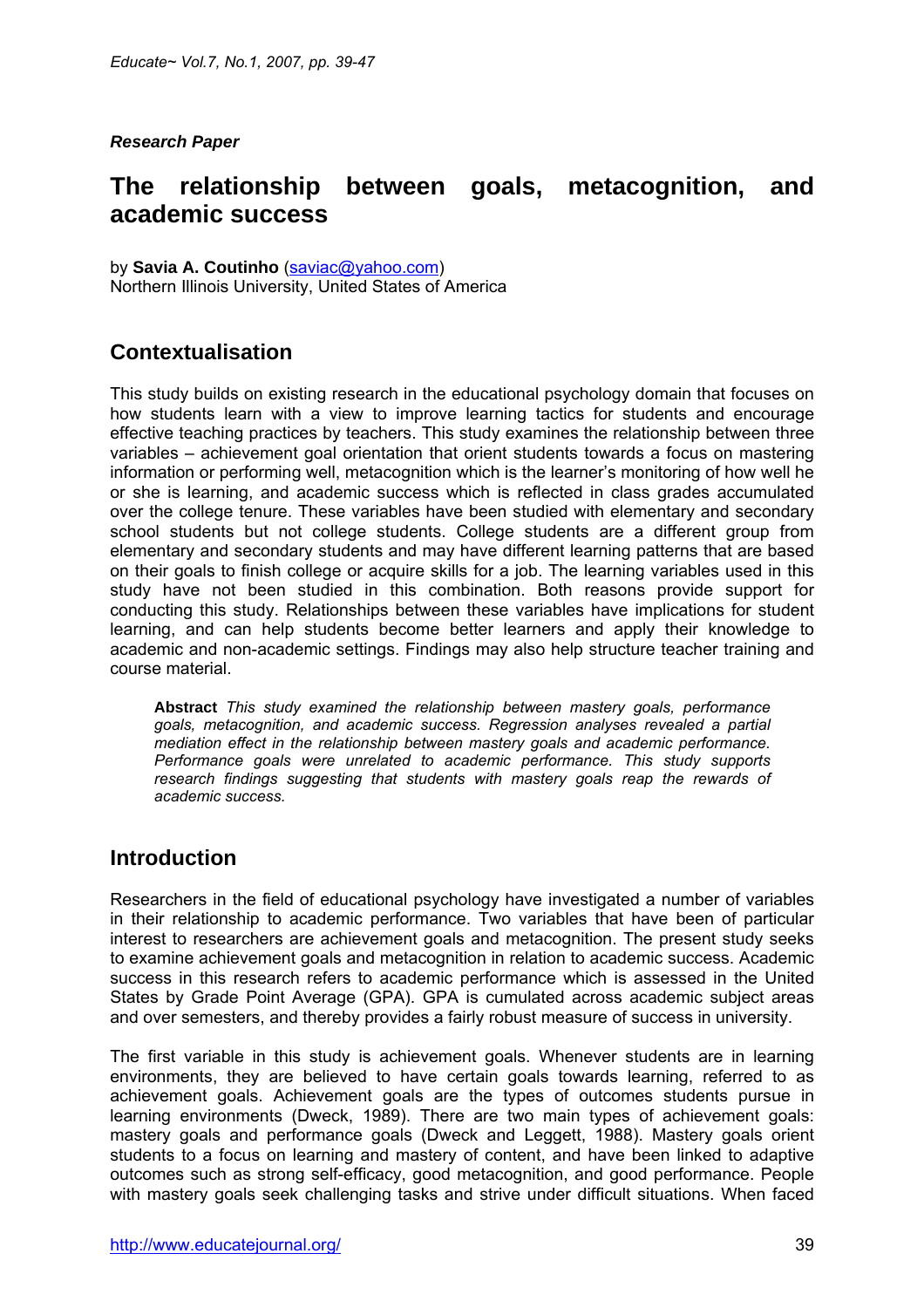with failure, they respond with 'solution-oriented instructions, as well as sustained or increased positive affect and sustained or improved performance' (Elliot and Dweck, 1988, p 5).

Performance goals encourage students to focus on scoring better than others or avoiding the appearance of incompetence (Dweck and Leggett). People with performance goals strive to demonstrate ability and avoid negative judgments of competence (Dweck and Leggett, 1988; Elliot and Dweck, 1988). They evade challenges and obstacles, and prefer simple tasks where success is guaranteed. When confronted with challenging tasks, they may react in a number of ways: withdraw due to the risk of failure, demonstrate negative affect, make negative ability attributions, and report decreased interest in the task. Research suggests that goal orientations may exist independently of each other, allowing students to adopt multiple goals simultaneously, such as an orientation towards mastery of information as well as striving to perform well on a test (Pintrich and Garcia, 1991; Meece and Holt, 1993; Nolen, 1988). Students may adopt only one goal, or both goals with one being a primary goal and the other being a secondary goal.

The second variable in this study is metacognition. Metacognition refers to awareness and monitoring of one's thoughts and task performance, or more simply, thinking about your thinking (Flavell, 1979). It refers to higher-order mental processes involved in learning such as making plans for learning, using appropriate skills and strategies to solve a problem, making estimates of performance, and calibrating the extent of learning (Dunslosky and Thiede, 1998). Metacognition is comprised of two major components: metacognitive knowledge and metacognitive regulation (Schraw and Moshman, 1995). Metacognitive knowledge refers to knowledge of cognition such as knowledge of skills and strategies that work best for the learner, and how and when to use such skills and strategies. Metacognitive regulation refers to activities that control one's thinking and learning such as planning, monitoring comprehension, and evaluation (Artzt and Armour-Thomas, 1992; Baker, 1989; Schraw and Dennison, 1994).

Metacognition is important in learning and is a strong predictor of academic success (Dunning, Johnson, Ehrlinger and Kruger, 2003; Kruger and Dunning, 1999). Students with good metacognition demonstrate good academic performance compared to students with poor metacognition. Students with poor metacognition may benefit from metacognitive training to improve their metacognition and academic performance. Individual differences exist in metacognition and people with poor metacognition are deemed "incompetent" as they perform inadequately relative to their peers (Kruger and Dunning, 1999). Metacognition enables students to be strategic in their learning by, for instance, learning new information rather than focusing on studying information already learned (Everson and Tobias, 1998).

While a positive relationship between mastery goals and metacognition has been widely established (Ames and Archer, 1988; Dweck and Legett, 1988), the relationship between metacognition and performance goals is less clear. Some studies cite a weak positive relationship between metacognition and performance goals (e.g., Ames and Archer; Butler, 1993) whereas other studies report a negative relationship (Wolters, 1998) or no relationship (Ford, Smith, Weissbein, Gully, and Salas, 1998). Mastery goals also show a strong relationship to performance compared to performance goals (Button, Mathieu, and Zajac, 1996). However, some researchers report no relationship between performance goals and performance (Butler, 1993; Button, Mathieu, and Zajac, 1996) and others suggest a positive relationship (Elliot and Church, 1997; Middleton and Midgley, 1997).

The present study examines the relationship between achievement goals, metacognition, and academic success and is based on the hypothesis that the relationship between goals and academic success is fully mediated by metacognition (see Figure 1 for the mediation).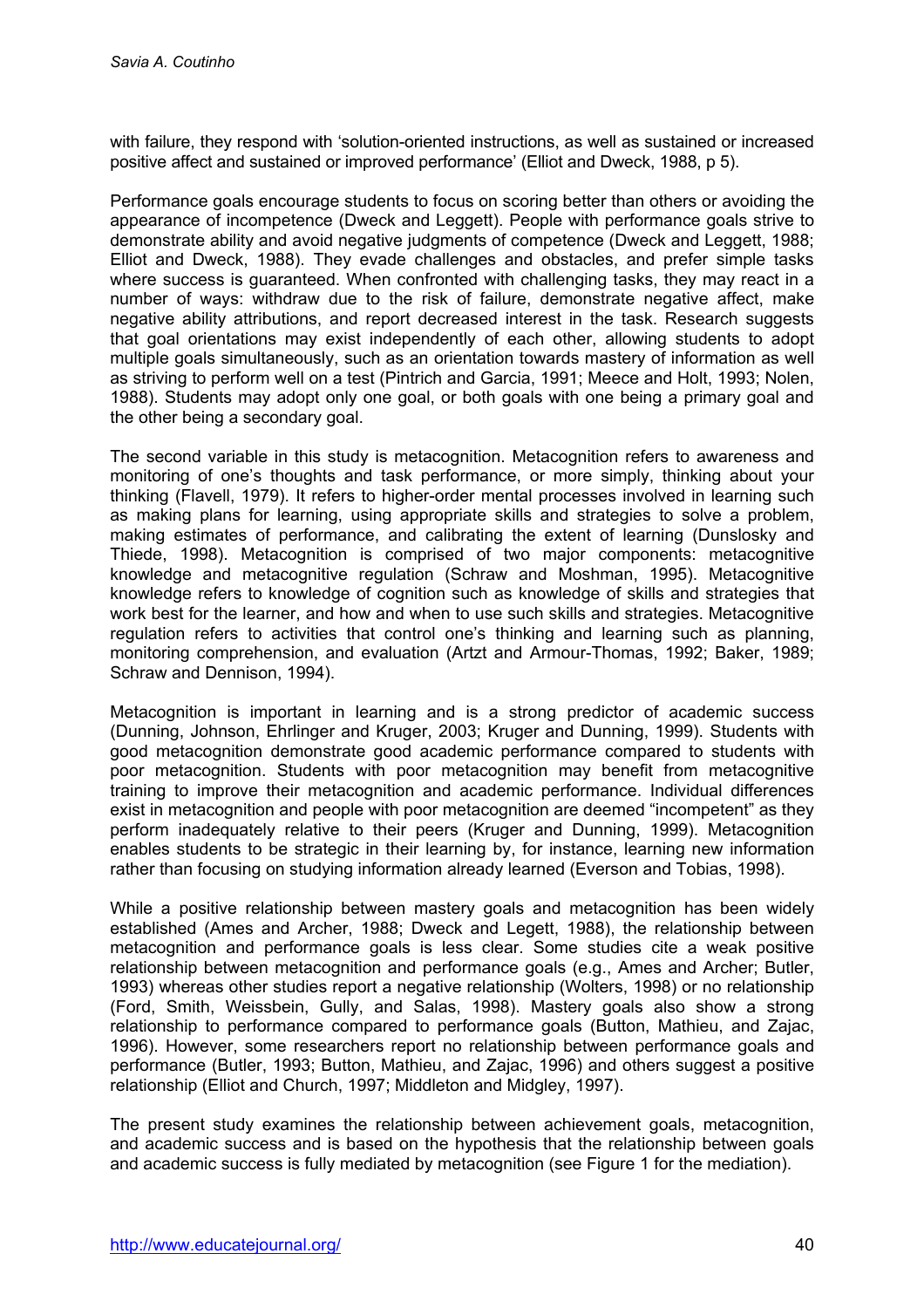

**Figure 1.** Relationship between achievement goals, metacognition, and academic success

This means that mastery goals and performance goals are related to academic success but only through metacognition. Thereby, students with mastery goals are predicted to have good metacognition, and this leads to academic success. Similarly, students with performance goals are expected to have poor metacognition, which translates to poor academic results. The present study also examines whether metacognition, and mastery and performance goals are predictors of academic success. If mastery or performance goals are significant predictors of academic success, this would mean that educators could infer academic success of students not yet enrolled in university based on their mastery and performance goals and metacognition.

This area of research was selected because it has not been investigated before and so contributes to the existing wealth of knowledge on achievement goals and metacognition in relation to academic success. Achievement goals are typically assessed using a sample of students in elementary and secondary schools and not students in universities. Therefore, another reason for this investigation was to contribute to existing educational psychology research on university students and allows for comparisons between elementary and secondary students and university students. This area of research is also important because relationships between achievement goals, metacognition, and performance could be used to support training programs to teach students metacognitive skills and strategies and the importance of achievement goals. Results could also be used to alter teaching techniques in universities to meet learning needs of students.

#### **Method**

### *Participants*

Participants were 179 undergraduates (87 women, 92 men) at a Midwestern university. Students participated in this experiment to fulfil class requirements. Ages ranged from 18 years to 40 years (*M* = 20.84, *SD* = 2.38).

## *Procedure*

This study employed survey methodology. Participants were informed that the purpose of the experiment was to understand the learning process. Participants completed a survey comprising a goal orientation scale, a metacognition measure, and a demographics sheet that also asked for their college GPA and the scale of the GPA since GPA can be measured on different scales. There was no experimental manipulation of participants and participants were not divided into groups. All participants completed the same survey.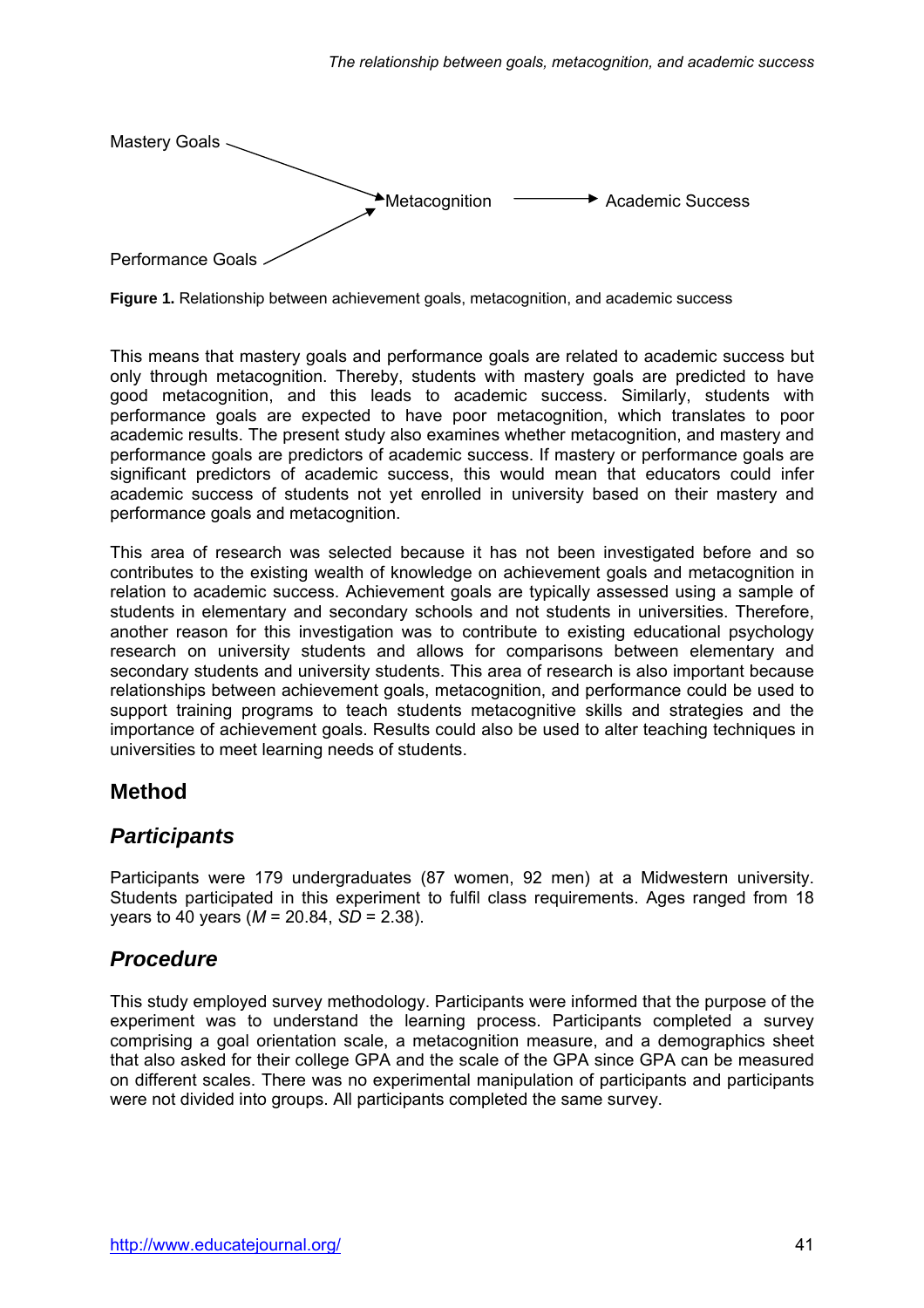## *Materials*

The survey comprised three sections. The first section was the 25-item Goals Inventory (Roedel, Schraw and Plake, 1994). This instrument comprises 12 items assessing mastery goals and five items assessing performance goals. Students responded to each item on a 7 point scale ranging from *strongly disagree* (1) to *strongly agree* (7). This scale was selected because it has been used widely in the literature to assess mastery and performance goals and has been shown to have good reliability and validity for assessing goals. It has been developed for use by students in schools and universities. See Appendix A for the instrument.

The second section was the 52-item Metacognitive Awareness Inventory (MAI; Schraw and Dennison, 1994). This is a long, comprehensive scale assessing various facets of metacognition. It has good reliability and validity for metacognition assessment. It effectively covers various aspects of metacognition in-depth and can also be used to obtain scores for individual areas of metacognition, such as monitoring, planning, comprehension, and so on. See Appendix B for the scale. Participants responded to each item on a 7-point scale ranging from *strongly disagree* (1) to *strongly agree* (7). The third section was a demographics and performance measure where students provided demographic information of age, gender, ethnicity, and year in school as well as their college GPA and the scale for the GPA from memory.

# *Results*

Table 1 presents descriptive statistics for the variables. Descriptive statistics are the first step in any quantitative analysis as they provide information on the distribution of scores, average scores (i.e., mean scores), and help to identify any anomalies in the data. The data in this study was normally distributed and had no problems with skewness (scores clumping towards one end of the scale) or kurtosis (scores gathering in the middle of the scale).

|                          | Mean   | Std. Dev | Min | Max |
|--------------------------|--------|----------|-----|-----|
| <b>Mastery Goals</b>     | 60.59  | 11 46    | 18  | 84  |
| <b>Performance Goals</b> | 22.59  | ჩ 72     | 5   | 35  |
| Metacognition            | 254.42 | 40.5     | 92  | 343 |
| College GPA              | 2.83   | 61       |     |     |

**Table 1.** Mean, Standard Deviations, Minimum, Maximum, and Reliabilities

*Note. N* = 179

Next, correlations were computed between mastery goals, performance goals, metacognition, and performance. Correlations show the extent to which one set of scores change with another set of scores. Positive correlations indicate that two sets of scores increase together or decrease together. Negative or inverse correlations suggest that as one set of scores increase, the other set of scores decrease. In this study, mastery and performance goals correlated weakly together (*r* = .24, *p* = .01) suggesting that mastery and performance goals are somewhat independent of each other and students high in mastery goals are not likely to be high or low in performance goals. Mastery goals correlated strongly with metacognition (*r* = .73, *p* = .01) compared to performance goals (*r* = .26, *p* = .01). This indicates that as students with good metacognition also have strong mastery goals whereas students with performance goals may or may not have good metacognition (i.e., there is no strong relationship between performance goals and metacognition). Mastery goals had a modest correlation with GPA (*r* = .29, *p* = .01) whereas performance goals did not correlate significantly with GPA  $(r = .10, p = .19)$ . This means that to a weak extent, students with strong mastery goals also have good GPAs whereas we cannot infer anything about GPAs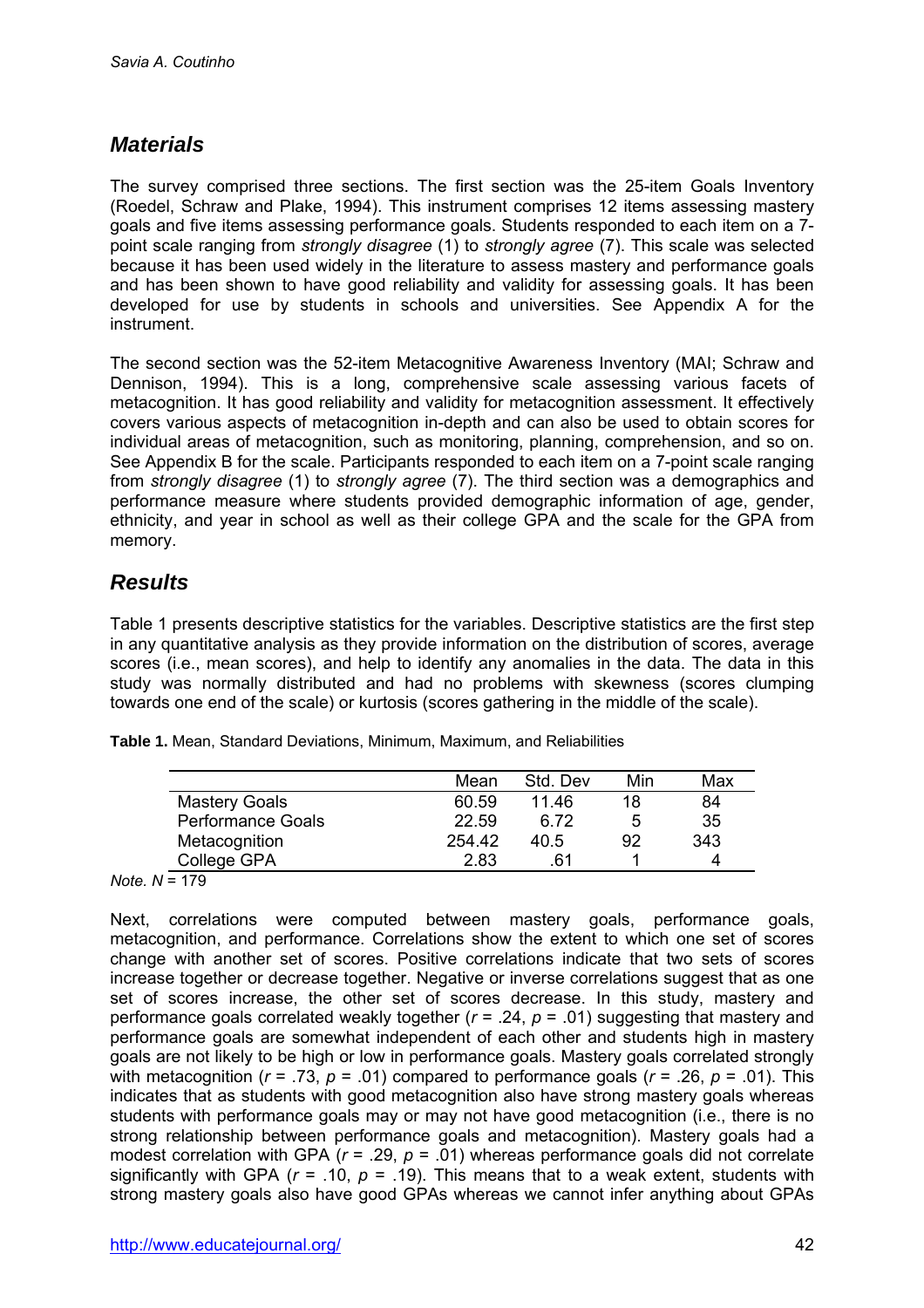from students with strong or weak performance goals. Finally, metacognition had a weak correlation with GPA ( $r = .21$ ,  $p = .01$ ) suggesting that it is difficult to say whether students with good or poor metacognition have good GPAs.

The next analysis conducted was a regression analysis. Regression analyses typically follow significant correlations and are used to determine the extent to which GPA can be predicted from mastery goals, performance goals, and metacognition. The utility of regression lies in its future use. For example, if metacognition is a strong predictor of GPA, then we can typically predict GPAs of students who complete the same metacognition scale before they enter university, assuming that metacognition remains stable. Regression is also used to examine mediation where one variable has an influence on another variable through a mediating variable.

Regression analyses examined mediation effects of metacognition in the relationship between goals and performance. The first set of mediation analyses was run for mastery goals. Mastery goals were positively related to GPA, *F*(1, 172) = 15.96, *p* = .001, *β* = .29. Mastery goals were positively related to metacognition,  $F(1, 178) = 197.05$ ,  $p = .001$ ,  $\beta =$ .73. Metacognition was a predictor of GPA, *F(*1, 172) = 8.16, *p* = .001, *β* = .21. The direct relationship between mastery goals and GPA was still significant with metacognition in the equation,  $F(2, 172) = .7.9$ ,  $p = .01$ ,  $\beta = .20$ , suggesting a partially mediated model. Performance goals were unrelated to GPA,  $F(1, 172) = 1.80$ ,  $p = .18$ ,  $\beta = .10$ , and so there was no mediation. This means that mastery goals influence performance directly as well as indirectly through metacognition which supports a partially mediated model for mastery goals rather than a fully mediated model. However, performance goals do not influence performance directly or through metacognition (see Figure 2).



**Figure 2.** Relationship between mastery and performance goals, metacognition, and academic success.

### **Discussion**

The present study examined the relationship between goals, metacognition, and GPA. Previous research has shown conflicting information on the relationship between performance goals and academic performance as some research suggests no relationship between performance goals and performance (Butler, 1993; Button, Mathieu, and Zajac, 1996) whereas other research suggests that students with performance goals who orient themselves to doing well can perform well (Elliot and Church, 1997; Middleton and Midgley, 1997). Findings of this study support the former research findings of performance goals having no relationship with GPA.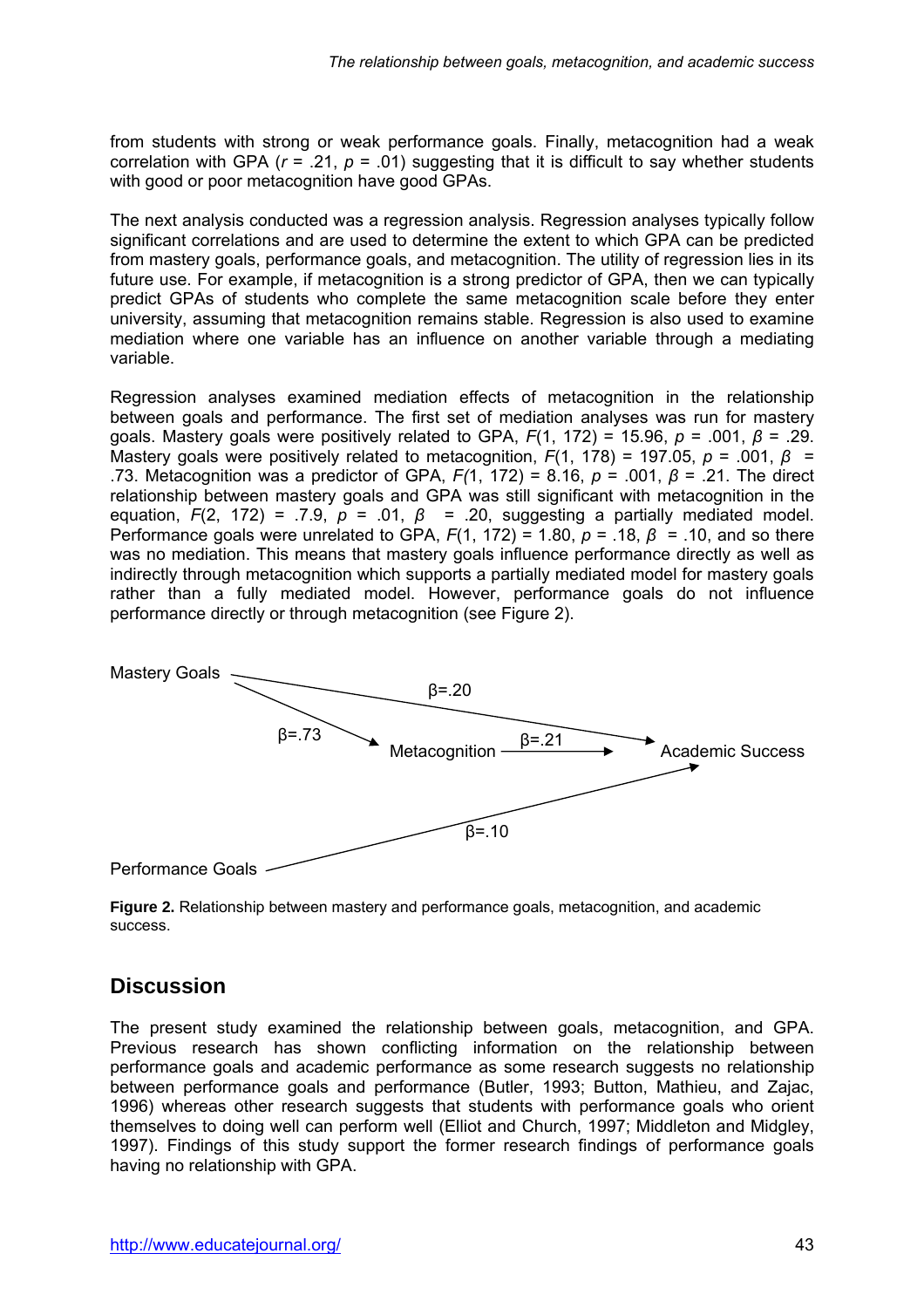#### *Mastery goals predictor GPA and metacognition*

Students with mastery goals are more likely to have good metacognition, and thereby, be better learners than students with performance goals. Students with performance goals may not enjoy the fruit of academic success even though they strive to perform well. Students should be encouraged to adopt a mastery approach to learning. Students who tend to be driven by performance goals may benefit from training related to mastery goals and metacognition.

One drawback to consider is the survey nature of the study. Participants reported their perceived goals and metacognition, and not their actual goals or metacognition, which may be different. Participants also reported their GPA and so GPA cannot be verified. Participants may have reported inflated or inaccurate GPAs. Another drawback of the study is the use of GPA which is a measure of academic success and not necessarily a measure of learning. GPA measures performance in classes rather than the extent of learning. Therefore, conducting a similar study with learning measures rather than GPA (which is a performance measure) may be insightful.

Another limitation of this study is the use of survey methodology which makes it difficult to asses cause and relationship. It is difficult to say whether mastery goals caused good GPAs or if good GPAs over a few semesters encouraged the use of mastery goals. Causal relationship such as these can be investigated in experimental settings where students are taught mastery goals or metacognition to see if this increases their GPA and this could be a direction for future research. Participant characteristics (primarily 18-year olds in their first year of university) are another drawback which limits the findings of this study to university students in the Midwest region of the United States. Participants had to complete the survey to fulfil class requirements and so this study uses a convenience sample rather than a truly random sample. Different findings may be seen with students in other countries with non-Western cultures that encourage either mastery or performance goals or participants who are adult learners. Finally, students in classes may have performance goals since they have to do well to pass their classes. These students may strategically use performance goals to meet performance needs whereas they may use mastery goals in settings where the outcome is learning and not good GPAs. Future research could examine environments where performance plays less of a role and more emphasis is placed on learning and applying learned information.

### **Conclusion**

The present study examined the relationship between achievement goals, metacognition, and academic success. Participants completed a survey reporting their use of achievement goals, metacognition, and GPAs.

Results showed that mastery goals were related to GPA performance whereas performance goals were unrelated to GPA performance. This suggests that students with the intent to deeply comprehend information tend to be successful in their academic performance. Students who seek to simply perform well on a test without understanding the information do not necessarily have good performance. Metacognition is also related to academic success and students with good metacognition have good GPAs. Mastery goals influence GPAs through metacognition as students with mastery goals may have superior metacognitive skills and strategies that they use to mastery information; the use of superior metacognition eventually leads to enhanced GPA.

Findings from this research may support training programs instructing students on how to adopt effective metacognitive skills and strategies and learn how to master information instead of simply seeking to perform well. These research findings may also encourage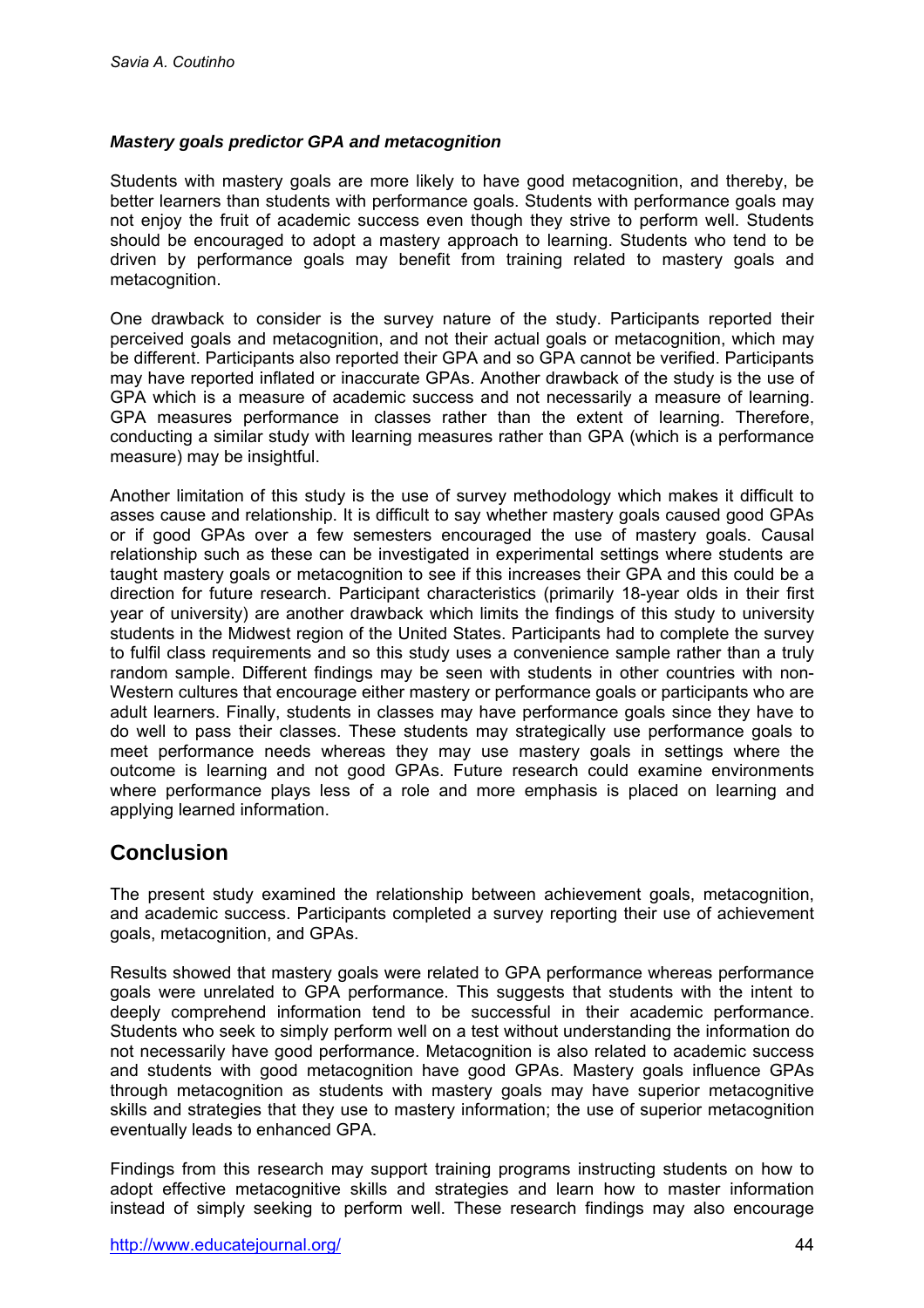teaching techniques that present information to students in a way that encourages the use of mastery goals and metacognitive strategies. In conclusion, the present study supports the utilization of mastery goals and metacognition in generating academic success rewards.

### **References**

- Ames, C., and Archer, J. (1988) Achievement goals in the classroom: Students' learning strategies and motivational processes. *Journal of Applied Psychology* 76*,* 478-487.
- Butler, R. (1993) Effects of task-and ego-achievement goals on information seeking during task engagement. *Journal of Personality and Social Psychology* 65*,* 18-31.
- Button, S. B., Mathieu, J. E. and Zajac, D. M. (1996) Goal orientation in organizational research: A conceptual and empirical foundation. *Organizational Behavior and Human Decision Processes* 67, 1, 26-48.
- Dunning, D., Johnson, K., Ehrlinger, J., and Kruger, J. (2003) Why people fail to recognize their own incompetence. *Current Directions in Psychological Science* 12, 3, 83-87.
- Dweck, C. S., and Leggett, E. S. (1988) A social-cognitive approach to motivation and personality. *Psychological Review* 95, 256-273.
- Elliot, A. J., and Church, M. A. (1997) A hierarchical model of approach and avoidance achievement motivation. *Journal of Personality and Social Psychology* 72*,* 218-232.
- Everson, H. T., and Tobias, S. (1998) The ability to estimate knowledge and performance in college: A metacognitive analysis. *Instructional Science* 26, 65-79.
- Flavell, J. H. (1979) Metacognition and cognitive monitoring: A new area of psychological inquiry. *American Psychologist,* 34*,* 906-911.
- Ford, J. K., Smith, E. M., Weissbein, D.A., Gully, S. M., and Salas, E. (1998) Relationships of goal orientation, metacognitive activity, and practice strategies with learning outcomes and transfer. *Journal of Applied Psychology* 83*,* 218-233.
- Kruger, J., and Dunning, D. (1999) Unskilled and unaware of it: How differences in recognizing one's own incompetence lead to inflated self-assessments. *Journal of Personality and Social Psychology 77,* 6, 1121-1134.
- Middleton, M., and Midgley, C. (1997) Avoiding the demonstration of lack of ability: An unexplored aspect of goal theory. *Journal of Educational Psychology* 89*,* 710-718.
- Roedel, T. D., Schraw, G., and Plake, B. S. (1994) Validation of a measure of learning and performance goal orientation. *Educational and Psychological Measurement* 54, 4, 1013-1021.
- Schraw, G., and Dennison, R. S. (1994) Assessing metacognitive awareness. *Contemporary Educational Psychology* 19*,* 460-475.
- Schraw, G., and Moshman, D. (1995) Metacognitive Theories. *Educational Psychology Review* 7, 4, 351-371.
- Wolters, C. A. (1998) Self-regulated learning and college students' regulation of motivation. *Journal of Educational Psychology* 90*,* 224-235.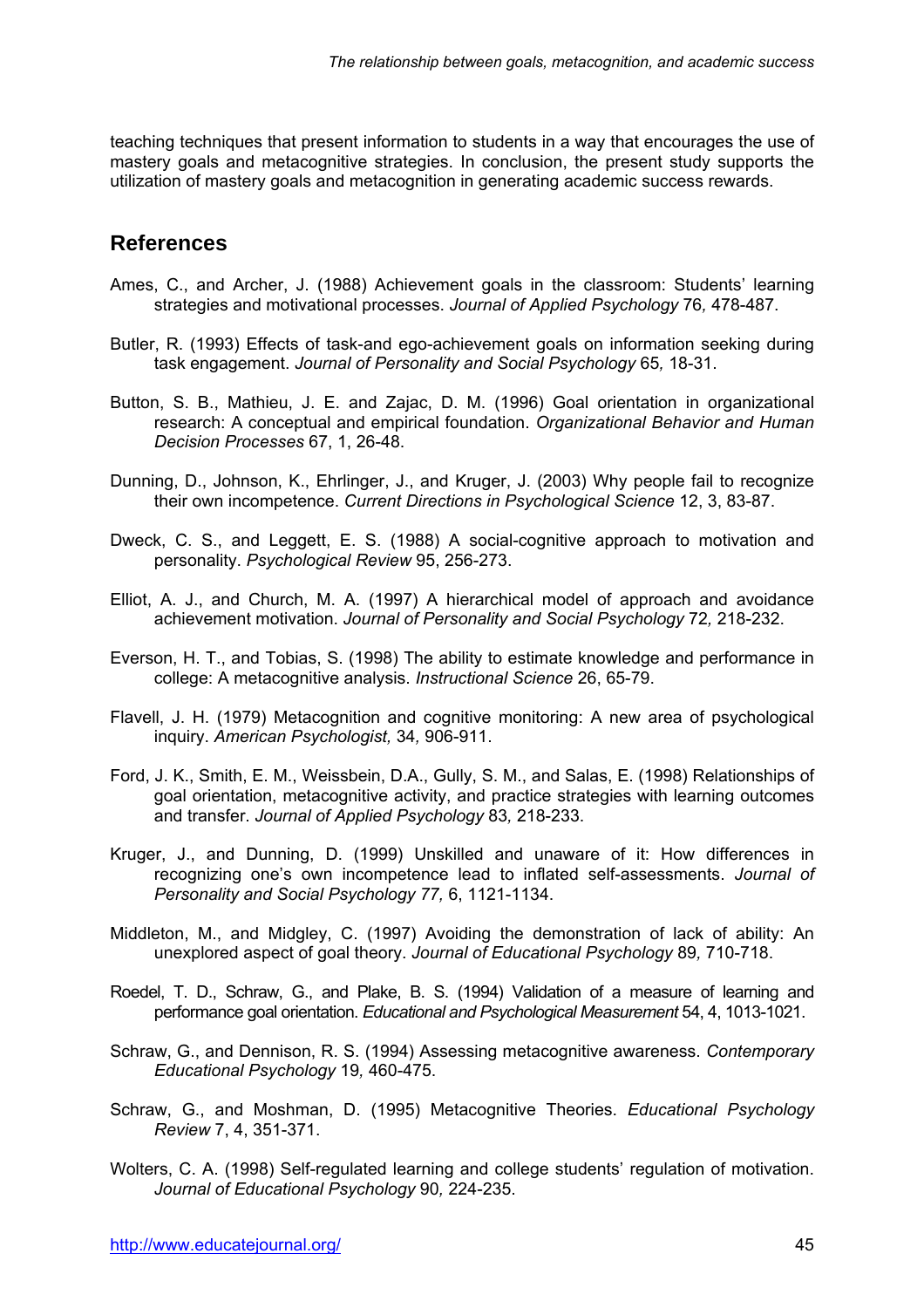# **Appendix A**

#### **Mastery Goal Items**

- 1. I enjoy challenging school assignments.
- 2. I persevere even when I am frustrated by a task.
- 3. I try even harder when I fail at something.
- 4. I adapt well to changing situations.
- 5. I work hard even when I don't like a class.
- 6. I am very determined to reach my goals.
- 7. Personal mastery of a subject is very important to me.
- 8. I work very hard to improve myself.
- 9. I am naturally motivated to learn.
- 10. I prefer challenging tasks even if I don't do well at them.
- 11. I feel most satisfied when I work hard to achieve something.
- 12. I give up too easily when faced with a difficult task.

#### **Performance Goals Items**

- 13. It is important to me to get better grades than my classmates.
- 14. I like others to think I know a lot.
- 15. It bothers me the whole day when I make a big mistake.
- 16. I feel angry when I do not do as well as others.
- 17. It is important to me to always do better than others.